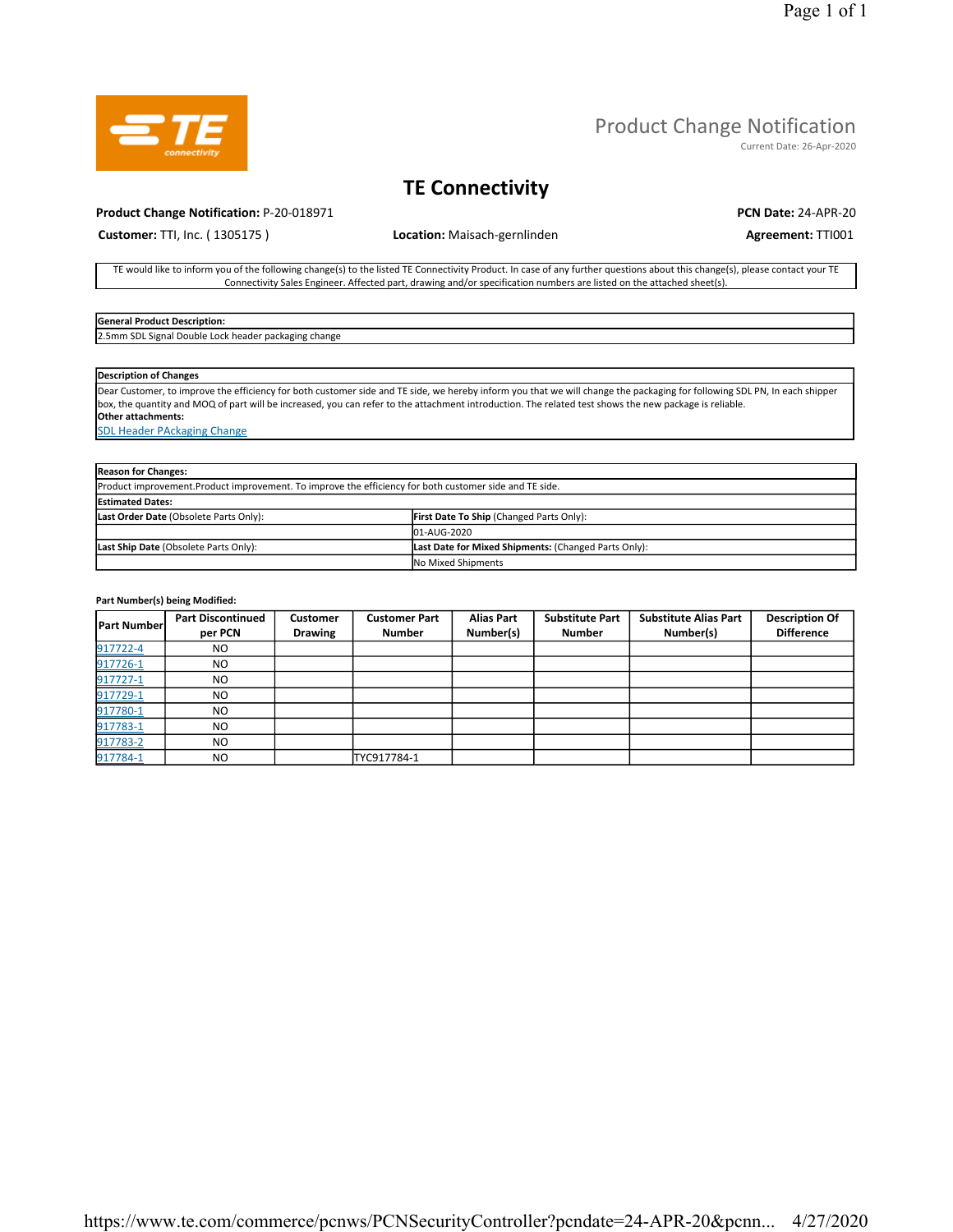

Current Date: 26-Apr-2020

### TE Connectivity

#### Product Change Notification: P-20-018971 PCN Date: 24-APR-20

Customer: TTI, Inc. (3057778) **Location:** Maisach-gernlinden **Agreement: Agreement: Agreement Unknown** 

TE would like to inform you of the following change(s) to the listed TE Connectivity Product. In case of any further questions about this change(s), please contact your TE Connectivity Sales Engineer. Affected part, drawing and/or specification numbers are listed on the attached sheet(s).

#### General Product Description:

2.5mm SDL Signal Double Lock header packaging change

#### Description of Changes

Dear Customer, to improve the efficiency for both customer side and TE side, we hereby inform you that we will change the packaging for following SDL PN, In each shipper box, the quantity and MOQ of part will be increased, you can refer to the attachment introduction. The related test shows the new package is reliable. Other attachments:

SDL Header PAckaging Change

| <b>Reason for Changes:</b>                                                                              |                                                      |  |  |  |  |
|---------------------------------------------------------------------------------------------------------|------------------------------------------------------|--|--|--|--|
| Product improvement. Product improvement. To improve the efficiency for both customer side and TE side. |                                                      |  |  |  |  |
| <b>Estimated Dates:</b>                                                                                 |                                                      |  |  |  |  |
| Last Order Date (Obsolete Parts Only):                                                                  | <b>First Date To Ship (Changed Parts Only):</b>      |  |  |  |  |
|                                                                                                         | 01-AUG-2020                                          |  |  |  |  |
| Last Ship Date (Obsolete Parts Only):                                                                   | Last Date for Mixed Shipments: (Changed Parts Only): |  |  |  |  |
|                                                                                                         | No Mixed Shipments                                   |  |  |  |  |

#### Part Number(s) being Modified:

|          | <b>Part Number</b> Part Discontinued per<br>PCN | <b>Customer</b><br><b>Drawing</b> | <b>Customer Part</b><br><b>Number</b> | <b>Alias Part</b><br>Number(s) | <b>Substitute Part</b><br><b>Number</b> | <b>Substitute Alias Part</b><br>Number(s) | <b>Description Of</b><br><b>Difference</b> |
|----------|-------------------------------------------------|-----------------------------------|---------------------------------------|--------------------------------|-----------------------------------------|-------------------------------------------|--------------------------------------------|
| 917722-4 | NO.                                             |                                   |                                       |                                |                                         |                                           |                                            |
| 917726-1 | NO.                                             |                                   |                                       |                                |                                         |                                           |                                            |
| 917727-1 | NO.                                             |                                   |                                       |                                |                                         |                                           |                                            |
| 917729-1 | NO                                              |                                   |                                       |                                |                                         |                                           |                                            |
| 917780-1 | NO.                                             |                                   |                                       |                                |                                         |                                           |                                            |
| 917783-1 | NO.                                             |                                   |                                       |                                |                                         |                                           |                                            |
| 917783-2 | NO.                                             |                                   |                                       |                                |                                         |                                           |                                            |

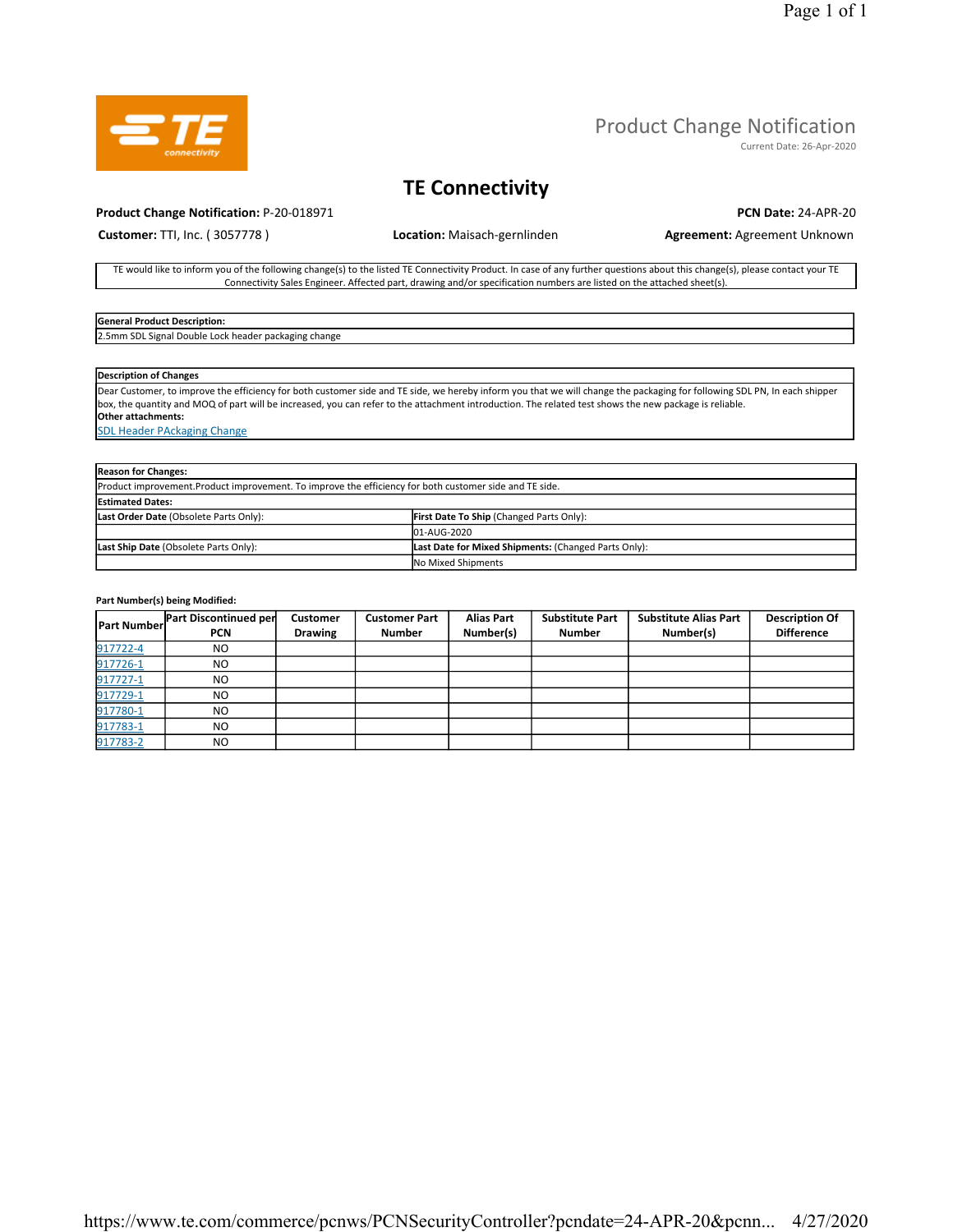## **SDL Header Package Improvement**

- 1. We do some package change, the inner box will be replaced by the corrugated partition. see below picture.
- 2. For each shipper box, the product quantity will be increased, see next page, meanwhile, MOQ will be change.
- 3. All drop test Pass.
- There is no dimension change for the shipper box.

Current Package New Package



Step 1: 2 bags into 1 inner box



Step 2: 4 inner box into 1 shipper box<br>
TE Connectivity Confidential & Proprietary. Do not reproduce or distribute.<br>
Step 2: 8 bags in all





Step 1: 4 bags into shipper box for each layer



# into one shipper box